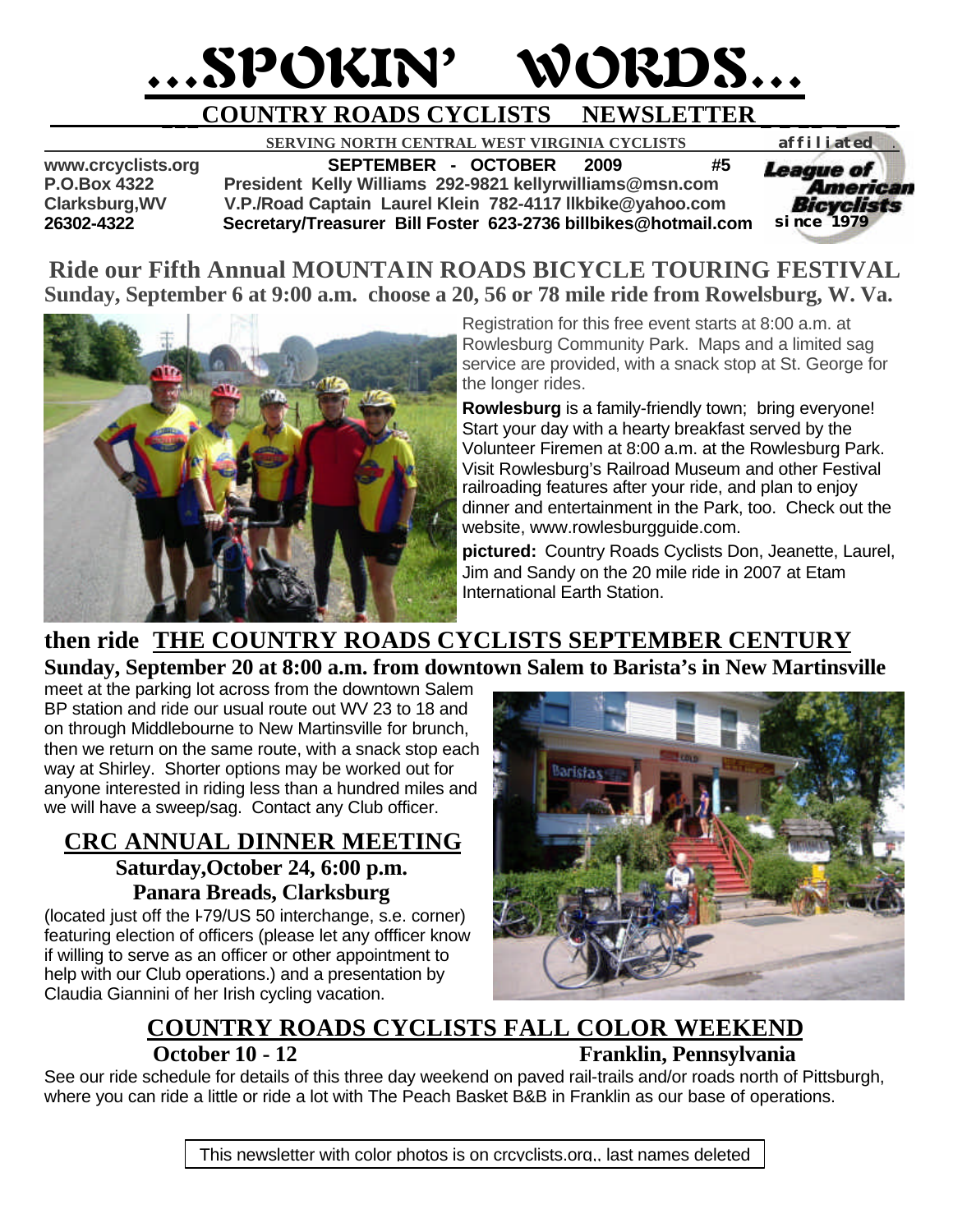#### **SPOKIN' WORDS 2009 #4 COUNTRY ROADS CYCLISTS NEWSLETTER page 2**

**OFFICERS MET** August 17 in Clarksburg for the usual reporting and planning session. The treasurer reported that with the deposit of a check for \$555.06 from the Monongalia Bicycle Club, representing the transfer of their treasury to our Club, with "the hope that the CRC will use it to gt more cyclists riding safely on the roads." and other transactions, including a \$50 membership renewal and donation from General Assemblance Sarah General Sarah General Sarah General Sarah General Sarah Ge Tire Cycle in Buckhannon, the current balance stood at \$1,351.52. The events noted in this newsletter were discussed and/or planned as required. Any member is welcome to attend any officers' meeting. Contact any officer for the time and place of the next meeting.

**MEMBERSHIP** currently totals 131, including 42 from Harrison and 46 from Monongalia Counties.

**Welcome new members:** Chris family and James from Morgantown, J. R. Petrs Davis and Bill and Rebecca from Jane Lew.



bikers & cyclists at Gillum House B&B, Shinnston Panek photo An Indiana group of eight cycled through West Virginia in July, from Parkersburg, to Clarksburg, Morgantown, into Pennsylvania and back through the Moundsville area. In Shinnston they came to a picnic dinner with four motorcyclists at CRC members Kathleen & John's Gillum House B&B.



at http://sports.groups.yahoo.com/group/fairmontflyers/

### The J. CECIL JARVIS MEMORIAL TRIATHLON

at Maple Lake, Bridgeport on July 26 had 128 individual finishers and 17 teams participating in perfect weather. Individual CRC members included organizer Kyle

 $(7th)$ , Paul  $(34th)$ , Lee  $(55th/85$ men) and Martha  $(42nd/43w)$ , Lynne  $(17th)$ Jill (20th). Gary swam for winning mx team YM & SP. CRC members helping Kyle on event day included Mark Coffindation Bill Foster and Beth and Beth Quinn.

## The cHEAT MOUNTAIN CHALLENGE

presented by the West Virginia Cycling Foundation, brought 230 cyclists to Snowshoe on August 15 to ride a timed 108+ mile century or 75+ mile metric century in the mountains. Several CRC members participated, including Scott Frame, Chris and Dave

## A FEW more FaLl SPECIAL EVENTS

**Sept.26 Marlinton Road Kill Duathlon** 5k run, 50k bike, 5k run contact Mike 304-456-3217 **Sept. 26 - Oct. 3 Cycle North Carolina Fall Ride** Blowing Rock to Surf City, many touring options cyclenorthcarolina.org ph.919-361-1133 **Oct. 10 Seagull Century, Salisbury, MD** shorter options seagullcentury.org

CONGRATULATIONS to Morgantown's own Gunnar & Betsey Shogren, who won the mixed tandem nationals in June at Louisville,KY. in the 70-90 combined age group (like he is 46, so she is at least 24 & less than 44.) At a later Morgantown peleton Wednesday night "training ride" they presented their national jerseys, with special thanks for their support., to CRC members Dan

and Don Bee them interviewed at: http://www.youtube.com/watch?v=I74oi-VlpjI



Seen in a Paris window in July 2009 Parkington photo See many more of Ken's Paris and Tour de France pics at http://s36.photobucket.com/albums/e9/kenn42/Parris/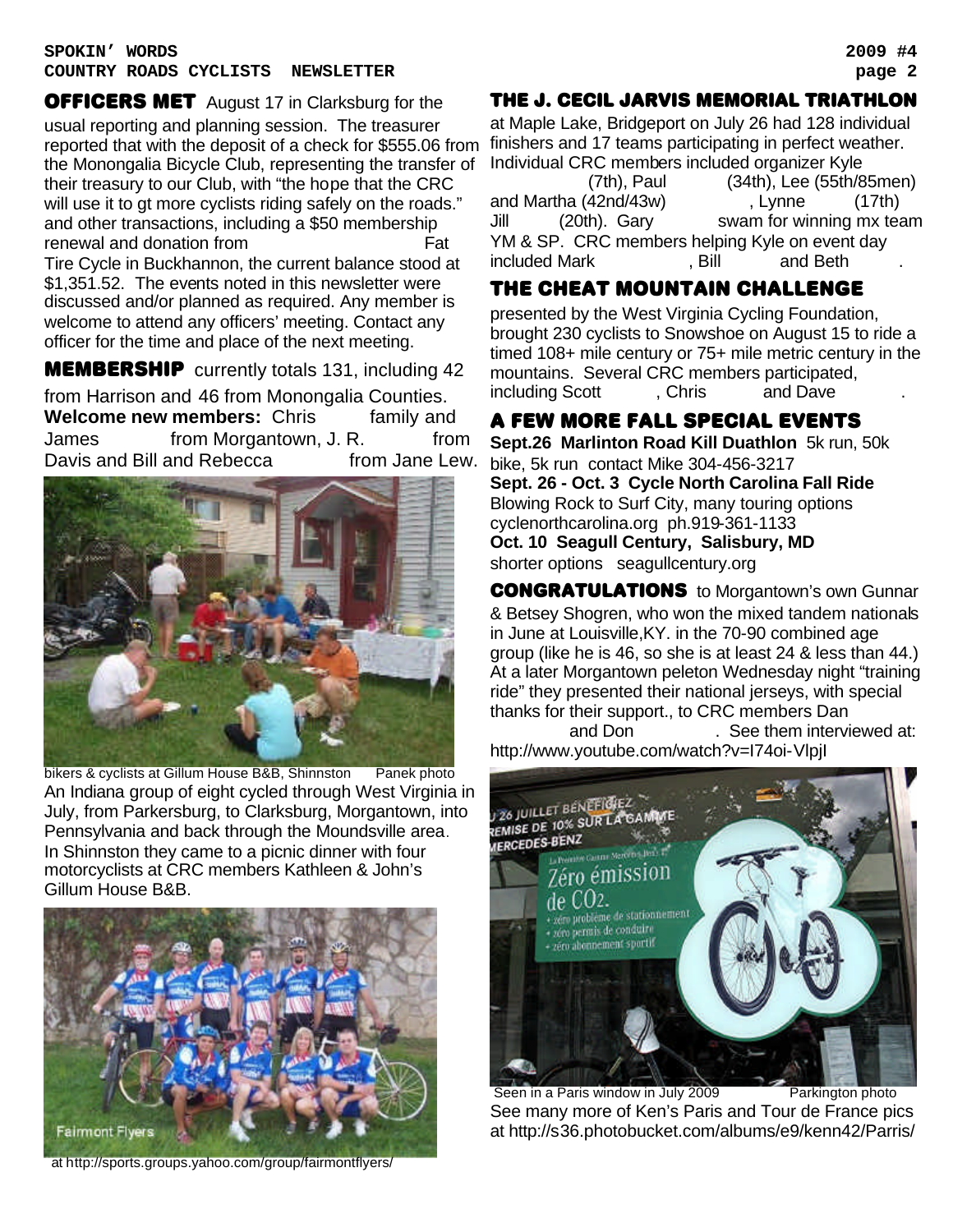This one got planned in July by e-mail, too late for the last newsletter.

We met at Morgantown's Riverfront Park at 9 AM on Monday, August 10 - Connie and Carl Franch Marilyn , Frank I, Nick and I, and we biked 11 miles up the Mon River Trail to Pt Marion and took a challenging 29 mile road route to Dunbar through Fairchance, where Dave and Glen Fairchance, where Dave and Glen us to escort us to Dunbar. The first hill - Nilan Hill - was probably the most challenging (especially since it was a hot morning and everyone had the extra weight of loaded saddle bags), but we had plenty more climbing on the way to Dunbar. We stopped at Herring's in Hopwood for lunch, and luckily, this was when the clouds opened up. We had to wait only a few minutes after lunch for the rain to stop, and we were back on the road. We reached Dunbar to start the two miles of the Sheepskin trail, which connects to the Great Allegheny Passage rail-trail just east of Connellsville, and while we stood at the visitor center it began to rain hard again, this time with lightning and thunder. Again lucky, we sheltered on the porch of the visitor center, and one of the volunteers opened it up, allowed us to use the bathrooms, and gave us a tour. When the rain ceased, we said goodbye to Dave and Glen and began the main trail section of our route. The trail - of course - was wet and gritty (so much trying to get a spare tire - luckily the owner of the for trying to keep everything clean), but we trooped on another 26 miles through Ohiopyle to complete our first day in Confluence. We had 3 rooms at the Parker House where Laurel joined us. She had driven to Connellsville and left her car there and also been caught in the rain riding ahead of us to Confluence. Frank stayed at the Confluence House, which had a chef on staff! We debiked, and quickly regrouped (some think too quickly) at the Lucky Dog cafe for dinner and a few beers.

Tuesday morning after breakfast at Sister's, we all met at Parker House, for a 9 AM departure. The morning was spent trying to get the grit off our bikes, and fixing our first two flats. It was a misty morning as we biked eastward, giving our surroundings a surreal feeling. I was brought back to reality with my first (but not last) flat of the trip. Frank quickly jumped in to get me back on the road, and reminded me - and everyone else - of the official LAB approved method for fixing a flat. We pulled into Rockwood for lunch at the Opera House - a very pleasant place with homemade soups and desserts. While there - I talked to a resident who had just opened a hostel for cyclists 2 doors down from there (A detail of importance later in this narrative.) Next we stopped for supplies at a bike shop right off the trail in Rockwood. (Connie and Carl supported them in a big way!) We continued climbing to the eastern continental divide. By this time the sun had come out and warmed us up.

There was a bit of disorientation as some cyclists plowed through the unlit Borden on tunnel - but that just added to the fun. Then as our long coast down to Frostburg was beginning, a very loud pop was heard, and this time Nick had a big time blow out. It took all of Frank's tire boots and skills - to get Nick's bike back on the trail. Finally the trip went much more quickly, as we descended down grade. At the Frostburg trailhead, a quick ride up to Main St. brought us to the Gunter Hotel. (a 48 miles day) The Gunter Hotel has been refurbished in high Victorian, like a place where one would have stayed at the turn of the 19th century. There were flourishes and frills, a large room full of dolls, a museum in the basement, and also a jail. Rooms were also highly decorated and frilly. (Yes, Nick and I shared a room, with both beds covered in pink satin sheets - separate beds!) We regrouped at 6:30 (again a little too quickly for some) to walk first to the local bike shop on Main St., and then to Giuseppe's an Italian restaurant that Marilyn recommended. The food and service were very good, portions were generous and the wine was good. (I don't know if this place was as good as those Frank enjoyed during his Italian trip - but it was very good). Nick spent his evening at the bike shop Cumberland bike shop lived in Frostburg, and brought him a new tire.

Wednesday began with a Gunter Hotel breakfast of homemade muffins, fresh fruit salad, bagels, juice, and coffee, and we assembled at 9 a.m. to start our journey back. Frank had decided to bike back to Morgantown on roads. So we took a lot of photos in front of the hotel, then he headed west on Route 40, while the rest of us returned to the trail. The descent to the trailhead was fun, but then with a 10 mile climb back up the trail to the eastern continental divide, we paced ourselves. The weather was warm and clear, and we stopped just before Mt Savage tunnel to take photos. (Borden tunnel isn't as disorienting when you are biking up through it.) At this point Nick left the group - his plan was to bike more quickly to Confluence, and then take roads back to Morgantown. We next stopped at the Meyersdale railroad station for water, and a volunteer let us in and showed us around the displays. The return trip went much more quickly - now that we were descending all the way back to Connellsville. We decided on lunch again at the Opera House in Rockwood. Again the homemade soups and desserts were excellent, and again we talked to the hostel owner, who was also there for lunch. As we were about to get on our bikes, Marilynn looked up and pointed out a dark cloud overhead," Hmmm, What to do? " I decided to ask the hostel owner if he would show it to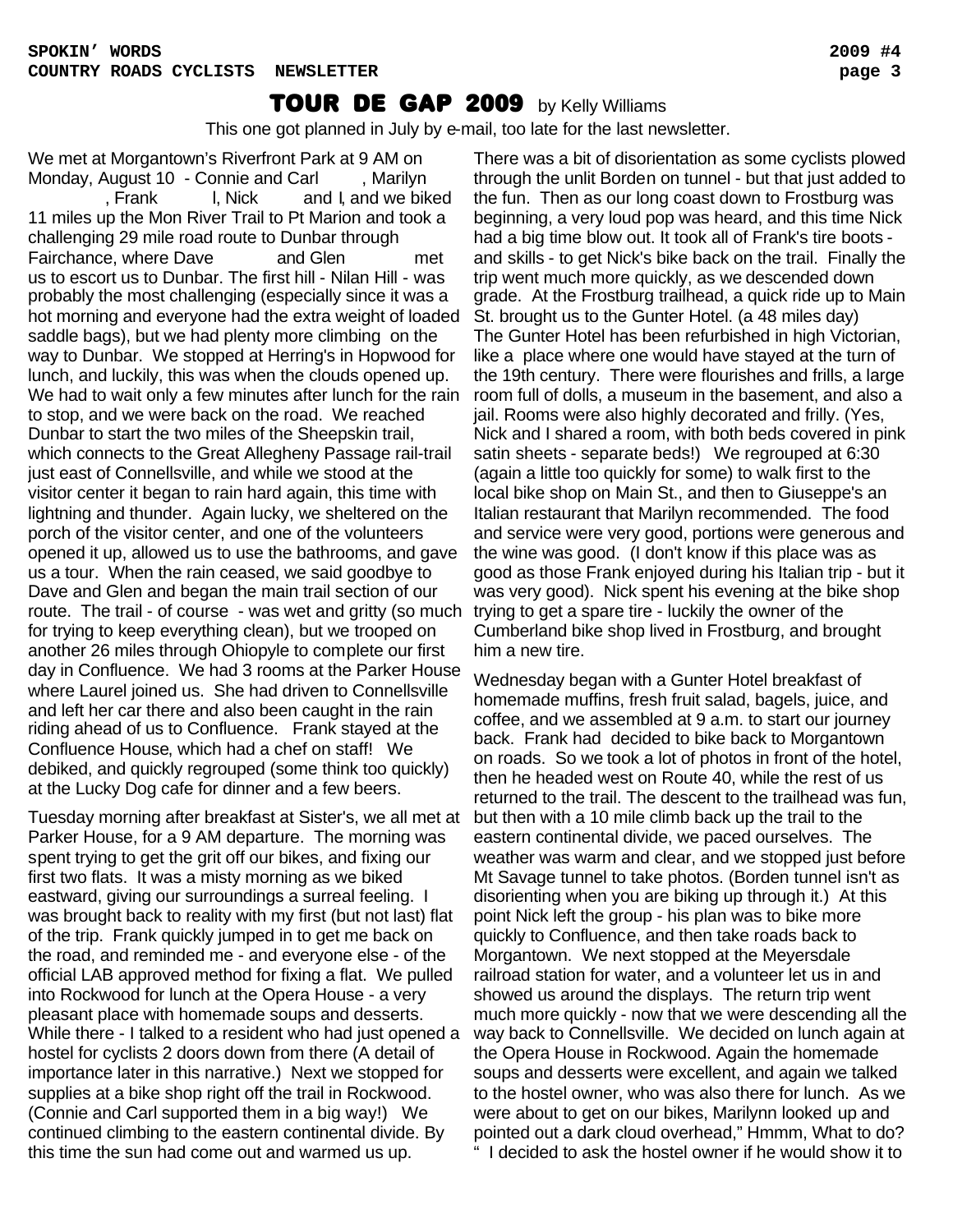#### **SPOKIN' WORDS 2009 #4**

#### **COUNTRY ROADS CYCLISTS NEWSLETTER page 4**

us, and if he would mind if we stayed there through the rain. "No problem." Our bikes were sheltered on the porch, we were sheltered in the large sitting room as it poured, lightninged and thundered for an hour and a half. We definitely lucked out this time, thanks to his hospitality. The Hostel at Rockwood - hostelonmain.com just opened this May, with 24 bunk beds and two private rooms that can be reserved. It also has a large kitchen, washer and dryer, and large sitting room. Once it looked like the storm was over we resumed out trip, this time to stay in Ohiopyle for the night.( 58 miles) After an ice cream stop there, we checked into the Ohiopyle Lodge, which had 4 beds, 2 couches, 2 bathrooms, and a full kitchen, and it was time for dinner. The Firefly grill was open late, so that is where we decided to go, and after wandering down to view the falls and visit the Market to sample their homemade candy, we retired to the lodge to sleep, serenaded by 32 passing freight trains.

After a pancake breakfast at the Market, it was back to our lodge to repack, clean grit and sand from our bikes, and get ready to ride. I looked down at my rear tire to see a large bulge developing. "I think I can make it to the next stop with that," I said, but the consensus was "no, fix it here!" - and luckily Laurel was carrying a spare tire that she loaned me. (I guess she knew to pack one of those from past experience. Also - Laurel's miniature floor pump with a gauge - was the pump we used the most for all of the flats.) So how many CRCyclists does it take to change a tire? Five, by my count. Finally, we mounted our bikes to enjoy a pleasant ride down the trail to Connellsville, saying hello to all the other cyclists, especially those loaded with saddle bags front and back.. The weather had again turned warm, this time with no threat of afternoon rain, but It was not long before we were greeted with that familiar call we had been hearing in the woods along the trail - bam! This time it was Connie's turn for a flat, the rear tire. Carl took the lead getting her back on the bike - while he was instantly presented with 5 tire levers. (We all remembered that part of Frank's LAB instruction.) Back on the trail, within another 2 miles that familiar sound was heard for the final time - this time from Connie's front tire. (Carl got plenty of experience fixing flats on this trip. I can put in a good word for him at the local bike shops.) Approaching the Sheepskin trail to Dunbar, we saw Dave and Glen pedaling towards us. They had decided to help get us back to Pt. Marion. We all biked on into Connellsville to Laurel's car as she had agreed to take our saddle bags to Morgantown. That was a relief - but it felt weird to ride without saddle bags after 3 days on the trail. We said goodbye to Laurel and headed back on the trail to Dunbar. Dave and Glen guided us towards Pt. Marion, this time with lunch at the Twin Treats in Fairchance. They left us on the Gans-Woodbrige Road and we were

all surprised at how long and steep Nilan Hill Road was we couldn't believe we'd actually done it with our bags. Our last stop was Apple Annie's for coffee and pie (banana cake and ice tea for me), before completing our ride into Morgantown and home, August 13. (63 miles)

This was quite the adventure for me, and I believe for everyone else. For most of us, it was the first time we had done an unsupported road and trail ride, carrying all of our gear on our bikes. With the exception of the rain and seven flats - it was a great experience biking through three different states with friends, beginning and returning to Morgantown on our own. My thanks to everyone for going on the ride, for getting us over the road, for repairing all the flats, and for having a great time on the entire route. Kelly

#### **Two other (edited) reports:**

My ride from Frostburg back to Morgantown was approximately 70 miles. Rt. 40 is a signed bike route with 6 foot smooth paved shoulders all the way from Frostburg at least to Strawn which is a few miles west of Kaiser's Ridge. I didn't need to use the shoulder though since there were hardly any motor vehicles on Rt. 40 the whole way. From Strawn, I turned left on Pigs Ear Road and wended through many back roads including Old Morgantown Road to Friendsville, more back roads to Bruceton Mills, then old 73, Quarry Run, Cheat Road, Pierpont Road and home. Definitely my favorite ride of the trip. Lots of ups and downs but nothing terribly steep. I thank all of you for the great companionship, fun and mutual support through the little tribulations that arise in any trip. For me, the camaraderie and bonding that we develop through such experiences is the real lasting value of trips such as ours. Frank

I made it all the way from Frostburg back to Mtown last nite. I rode the trail, got rained on the last two miles into Confluence so I stopped at the bike shop to get the brakes and chain cleaned again. From there I took PA281 and WV26 to the Coopers' Rock exit and got on the interstate (68). It was great riding as far as the Cheat Lake bridge, brand new surface (only a few days old). From that point the roadway was down to one lane so I had to ride on the closed lane/shoulder which had been milled for repaving. The paving crews were right at the Glenmont exit so I got off before it by bushwhacking up the embankment to Pierpont Road, then came down Dug Hill Road into town. Walked in the door about 8pm. I usually tour by myself or in smaller groups. This was a fun and unique change - better yet because several of us work together throughout the rest of the year to make biking better in Morgantown and this sure beat sitting in meetings together. Nick